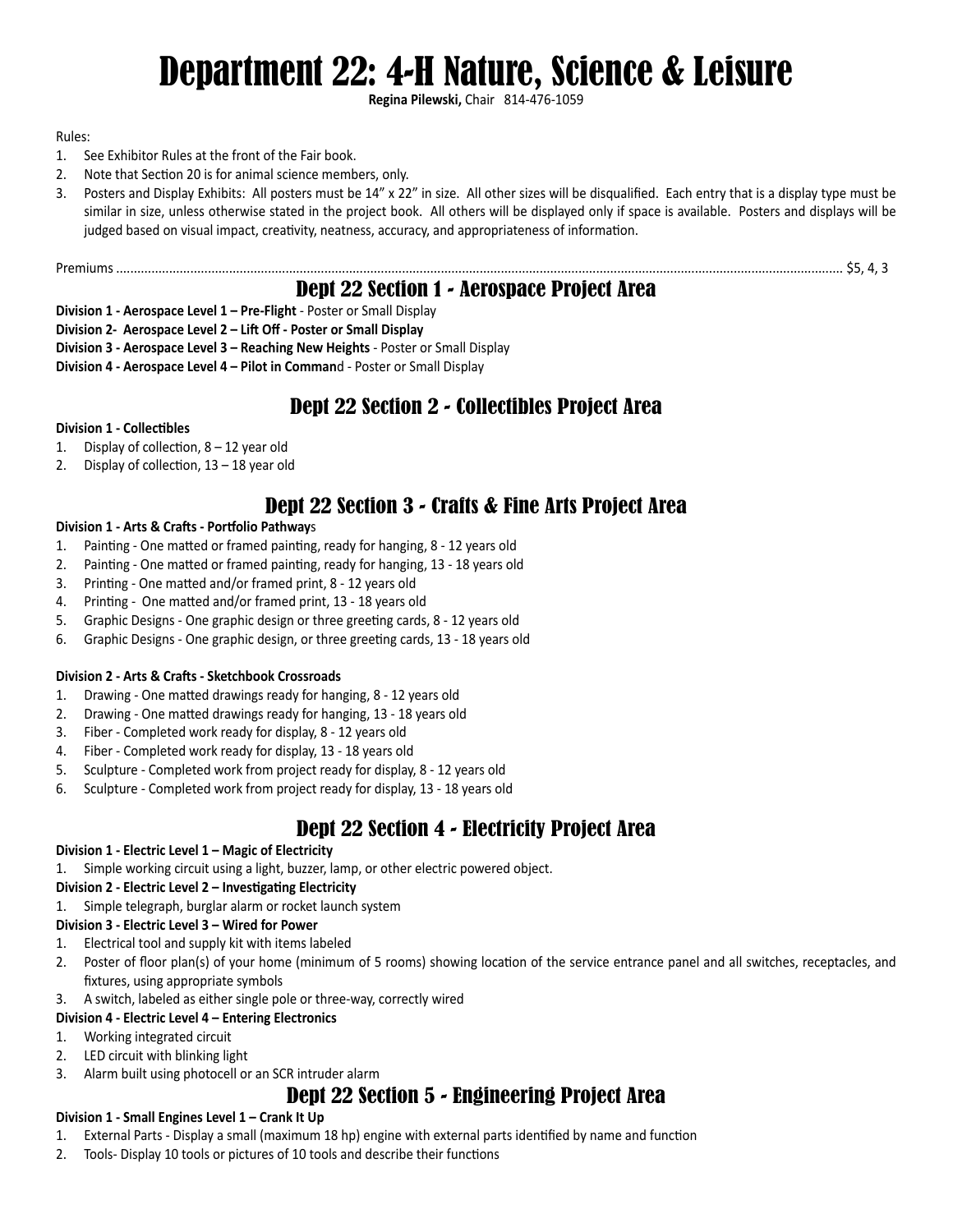3. Shop Safety – Display or poster focusing on small engine shop safety

#### **Division 2 - Small Engines Level 2 – Warm It Up**

- 1. Internal Parts Display a small (maximum 18 h.p.) engine with internal parts identified by name and function
- 2. Personal Safety Display or poster focusing on personal safety in a small engine shop
- 3. Engine Oil Display or poster on engine oil viscosity and service classification.

#### **Division 3 - Small Engines Level 3 – Tune It Up**

- 1. Troubleshooting Poster or display on troubleshooting an engine, how the problem was identified, and how it was fixed
- 2. Starting a Business Display or poster on the research done in consideration of starting a small engine business.

# Dept 22 Section 6 - Entomology Project Area

#### **Division 1 - Entomology Levels 1, 2, 3**

- 1. Year 1 display minimum of 25, rep. 5 insects
- 2. Year 2 display minimum of 50, rep. 7 insect orders
- 3. Year 3 display minimum of 75, rep. 9 insect orders
- 4. Year 4+ display minimum of 100, rep. 10 insect orders
- 5. Special Collection for years 3 & 4+ member only, minimum of 60-80 insects (depending on unit taken) of a unique collection of a specific insect group, must be labeled to identify the unique insect type (for example: aquatic or nocturnal insects), record displayed in a binder.

# Dept 22 Section 7 - Environmental Science Project Area

- **Division 1 Exploring Your Environment Ecosystem's Services** Poster or Small Display
- **Division 2 Exploring Your Environment Earth's Capacity** Poster or Small Display
- **Division 3 Environmental Science Rain to Drain Poster or Small Display**

#### **Division 4 - Environmental Science - Stop the Invasion - Poster or Small Display**

- **Division 5 Water Project Unit 1 Water Conservation with the Water Lion Poster or Small Display**
- **Division 6 Water Project Unit 2 Incredible Water, with the Water Lion** Poster or Small Display
- **Division 7 Water Project Unit 3 Water Quality Matters!** Poster or Small Display

#### **Division 8 - Water Project Unit 4 – Supplement – Riparian Buffers -** Poster or Small Display

### Dept 22 Section 8 - Fishing Project Area

#### **Division - Fishing Level 1 – Take the Bait**

- 1. Poster of Pictures four species, fish caught in Pennsylvania with label & brief description. At least one of these pictures must include a picture of you with a fish you caught.
- 2. Poster of three types of tackle and five types of bait (artificial bait or drawings only no live bait) labeled (Level 1 only)

#### **Division 2 - Fishing Level 2 – Reel in the Fun**

- 1. Poster of pictures of seven species of fish caught in Pennsylvania with label and brief description. At least one of these pictures must include a picture of you with a fish you caught.
- 2. Poster of three types of tackle and five types of bait (artificial bait or drawings only no live bait) labeled

#### **Division 3 - Fishing Level 3 – Cast into the Future**

- 1. Poster of pictures of seven species of fish caught in Pennsylvania with label and brief description. At least one of these pictures must include a picture of you with a fish you caught.
- 2. Poster of three types of tackle and five types of bait (artificial bait or drawings only no live bait) labeled

### Dept 22 Section 9 - Forestry Project Area

**Division 1 - Adopt -A-Tree-Album -** Album of activities completed

#### **Division 2 - Treetop 4-H Forest Resources Beginner's Guide -** Treetop-touch box

**Division 3 - Trees + Me = Forestry -** Display representing six different trees (leaf, twig, stem, or branch cross section of each) identified

**Division 4 - Advancing in Forestry -** Poster of two completed Roundup ideas

# Dept 22 Section 10 - Orienteering Project Area

#### **Division 1 - Orienteering**

- 1. Poster or small display, 8 12 year old
- 2. Poster or small display by 13 18 year old

# Dept 22 Section 11 - Outdoor Recreation Project Area

**Division 1 - Outdoor Adventures Level 1 – Hiking Trails**

1. Poster - narrative story about one hiking experience & new skills used or knowledge learned on the hike.

#### **Division 2 - Outdoor Adventures Level 2 – Camping Adventures**

1. Poster- narrative story about camping experience, including new skills used/learned from that project during the camping trip. Include at least 3 pictures on poster showing different aspects of your experience.

#### **Division 3 - Outdoor Adventures Level 3 – Backpacking Expeditions**

1. Poster- narrative story about trip. Include at least 3 pictures showing different aspects of your camping experience.

# Dept 22 Section 12 - Photography & Videography Project Area

**Division 1 - Photography Level 1 – Focus on Photography-** Poster displaying three photos size 5x7 or smaller taken during project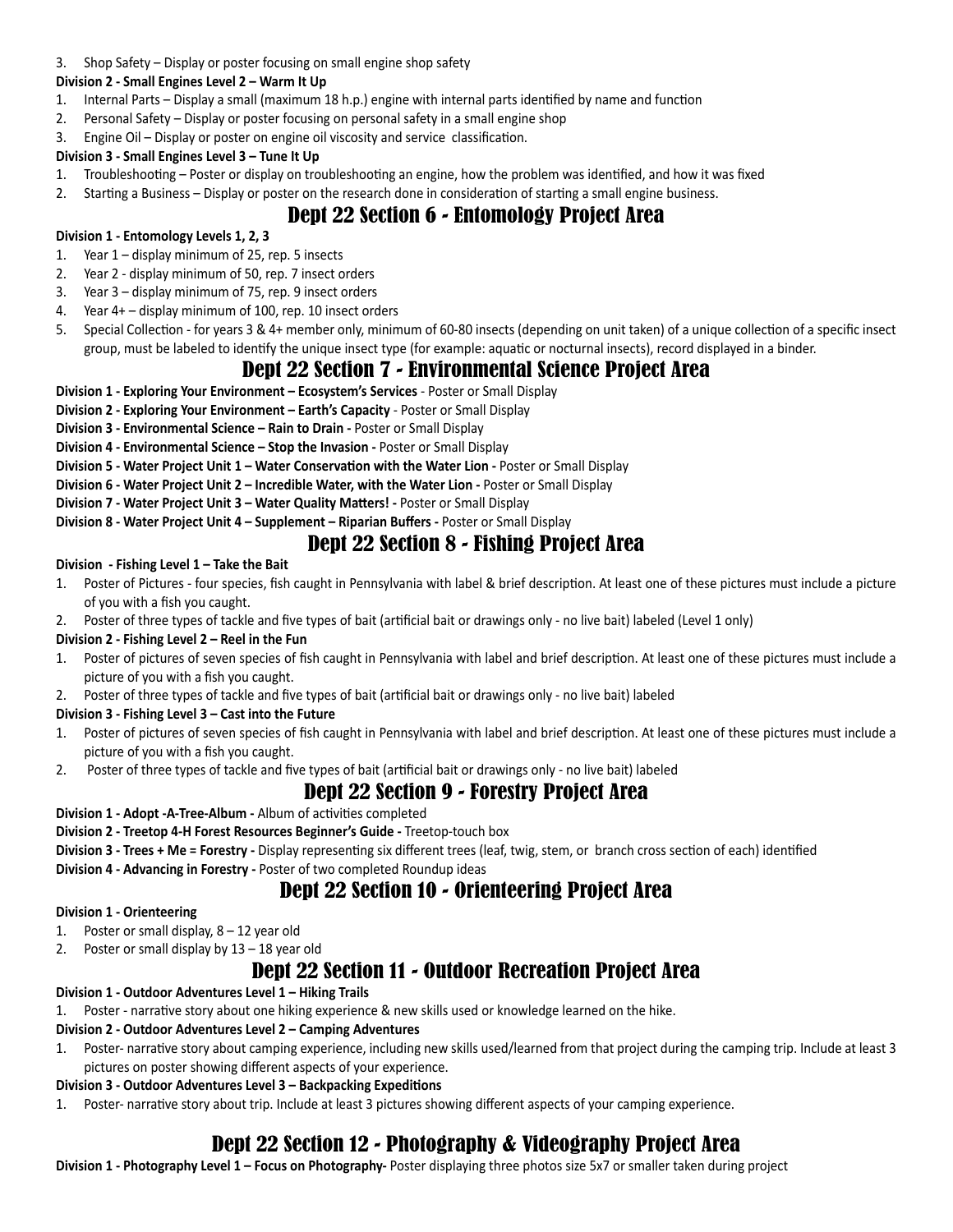**Division 2 - Photography Level 2 – Controlling the Image -** Poster displaying three photos size 5x7 or smaller taken during project **Division 3 - Photography Level 3 – Mastering Photography -** Poster displaying three photos size 5x7 or smaller taken during project

### Dept 22 Section 13 - Robotics Project Area

All members may enter a poster plus the trial run class or the small display class

#### **Division 1 - Junk Drawer Robotics Levels 1, 2, 3**

- 1. Poster showing something learned in the project,  $8 11$  year old
- 2. Poster showing something learned in the project,  $12 14$  year old
- 3. Poster showing something learned in the project, 15 18 year old
- 4. Trial run of something made in the project ages 8 11 year old or junior
- 5. Trial run of something made in the project ages 12 14 year old or intermediate
- 6. Trial run of something made in the project ages 15 18 year old or senior
- 7. Small display of something made in the project,  $8 11$  year old
- 8. Small display of something made in the project, 12 14 year old
- 9. Small display of something made in the project, 15 18 year old

### Dept 22 Section 14 - Rocketry Project Area

#### **Division 1 - Rocketry**

- 1. Unit I Single stage rocket simple tube design
- 2. Unit II Single stage rocket more advanced design
- 3. Advanced Basic multi-stage rocket
- 4. Advanced More advanced multi-stage rocket
- 5. One bottle rocket
- 6. Poster or small display

### Dept 22 Section 15 - Self Determined, Scrapbooking, Hobby Project Area

**Division 1 - Hobby Project** - display will be a collection or completed article(s) as described in the project book.

| 1.                                  | Original Design Hobby - 8 - 12 years old                                | 2. Original Design Hobby - 13 - 18 years old     |
|-------------------------------------|-------------------------------------------------------------------------|--------------------------------------------------|
| 3.                                  | Hobby from Pattern or Kit - 8 - 12 years old                            | 4. Hobby from Pattern or Kit - 13 - 18 years old |
| 5.                                  | Model - 8 - 12 yeasr old                                                | 6. Model - 13 - 18 years old                     |
| 7.                                  | Pottery - 8 - 12 years old                                              | 8. Pottery - 13 - 18 years old                   |
| 9.                                  | Ceramics - 8 - 12 years old                                             | 10. Ceramics - 13 - 18 years old                 |
|                                     | 11. Jewelry - 8 - 12 years old                                          | 12. Jewelry - 13 - 18 years old                  |
|                                     | 13. Plastic Canvas - 8 - 12 years old                                   | 14. Plastic Canvas - 13 - 18 years old           |
|                                     | 15. Latch Hook - 8 - 12 years old                                       | 16. Latch Hook - 13 - 18 years old               |
|                                     | 17. Tie Blanket - 8 - 12 years old                                      | 18. Tie Blanket - 13 - 18 years old              |
|                                     | 19. Construction Art - 8 - 12 years old                                 | 20. Construction Art - 13 - 18 years old         |
|                                     | 21. Cutting & Pasting Art - 8 - 12 years old                            | 22. Cutting & Pasting Art - 13 - 18 years old    |
|                                     | 23. Mural Madness - 8 - 12 years old                                    | 24. Mural Madness - 13 - 18 years old            |
|                                     | 25. Other Hobby Project - 8 - 12 years old                              | 26. Other Hobby Project - 13 - 18 years old      |
| <b>Division 2 - Self Determined</b> |                                                                         |                                                  |
|                                     | Poster or Small Display - 8 - 12 years old<br>Division 3 - Scrapbooking | 2. Poster or Small Display - 13 - 18 years old   |
|                                     |                                                                         |                                                  |

1. Scrapbook - 8 - 12 years old, 4 double or 8 single page minimum 2. Scrapbook - 13 - 18 years old, 6 double or 12 single page minimum

### Dept 22 Section 16 - Shooting Sports Project Area

Members must enroll in 4-H Online for specific shooting sports disciplines as the project area.

| Division 1 - Shooting Sports - Air Pistol                                               |                                                |
|-----------------------------------------------------------------------------------------|------------------------------------------------|
| Poster or Small Display - 8 - 12 years old<br>Division 2 - Shooting Sports - Air Rifle  | 2. Poster or Small Display - 13 - 18 years old |
| Poster or Small Display - 8 - 12 years old<br>Division 3 - Shooting Sports - Archery    | 2. Poster of Small Display - 13 - 18 years old |
| 1. Poster or Small Display - 8 - 12 years old<br>Division 4 - Shooting Sports – Riflery | 2. Poster of Small Display - 13 - 18 years old |
| Poster or Small Display - 8 - 12 years old                                              | 2. Poster of Small Display - 13 - 18 years old |